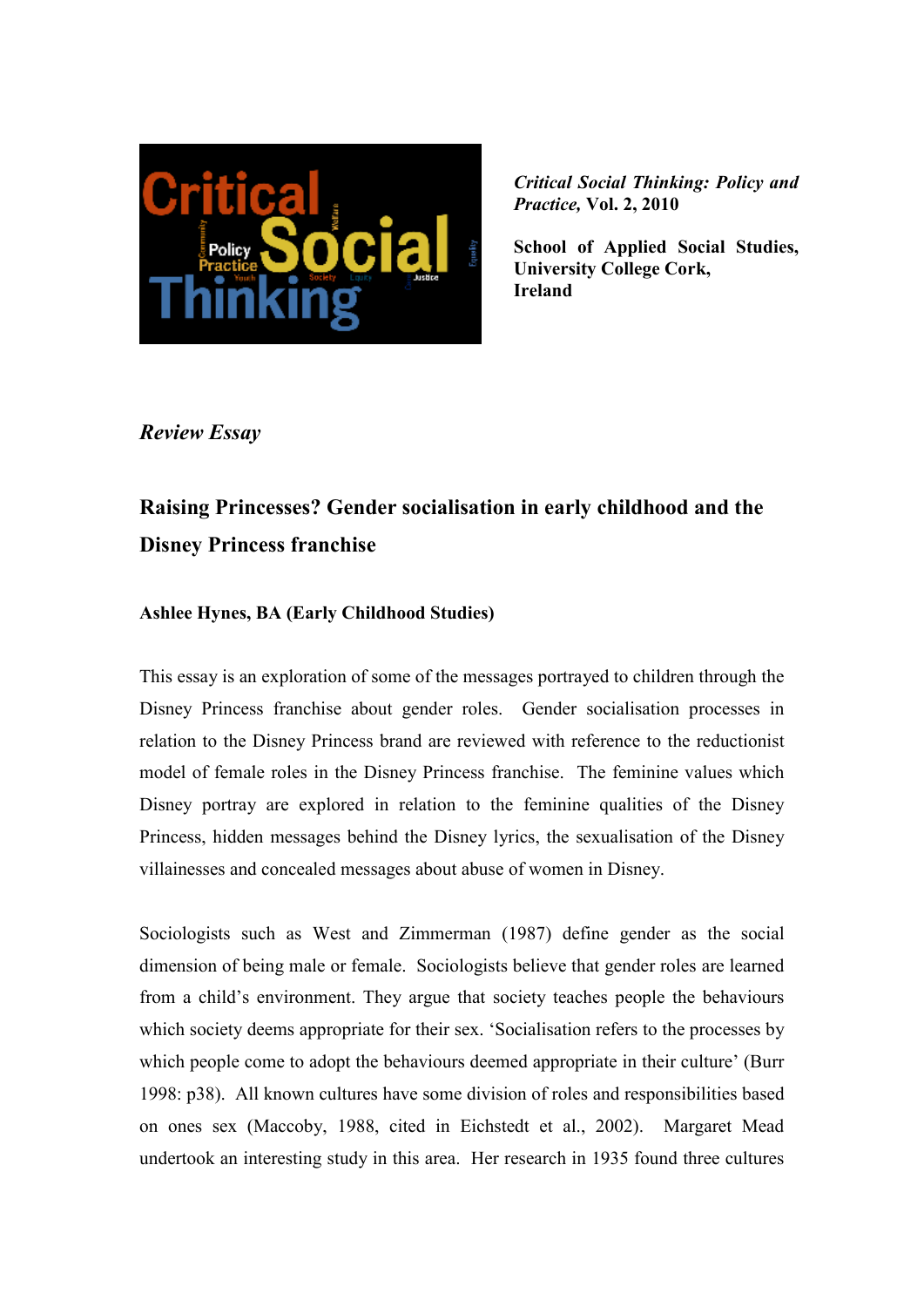

with three different views of female gender roles. The Mundugumor (now Biwat) tribe saw women as violent and aggressive. The Tchambuli tribe (now Chambri) viewed women as managerial and impersonal. Contrastingly, the Arapesh tribe was somewhere where women are generally seen as peaceful and passive individuals.

In western culture, femininity is equivalent to a nurturing personality and aggressiveness is equated to masculinity. The social context is depended upon by these behaviours and characteristics. Scholars refer to these as 'gender' and 'gender roles' in order to differentiate social roles and behaviours from biological features. Sex and gender are intertwined therefore social expectations are performed once the biological makeup of the individual in revealed (Vasques, Melba and de las Fuentes, cited in Johnson and Roberts, 1999). Children are born sexed but gender is something which is learned. Individuals are taught to be masculine or feminine (Lorber, 1994). Bandura's theory on social learning maintained that through the process of modelling, children acquired new behaviours. Kohlberg's theory, on the other hand, (1966, cited in Bussey and Bandura, 1999) states that gender identity is the basic organizer and regulator of an individual's gender learning. Kohlberg believed that once children acknowledge their own gender identity, the interaction between one's behaviour and thoughts leads to gender constancy. Kohlberg defined constancy as the '…realization that one's sex is a permanent attribute tied to underlying biological properties and does not depend on superficial characteristics such as hair length…' (Ibid, p.4) Gender constancy encompasses three areas, gender identity, stability and consistency. Gender identity describes the time where a child is able to label oneself as a boy or girl. Stability requires the acknowledgement that gender remains constant over time. Lastly, gender consistency is usually mastered between the ages of six and seven. This requires the recognition that gender is invariant despite changes in appearance, dress or activity. (Ibid)

Bern's (1981) theory of gender schemas emphasises the importance of past experiences. She felt that individuals build up an integral conceptual framework into which new information is assimilated. Once gender schemas are formed, stereotyping as gender consistent information is encoded more efficiently and is also better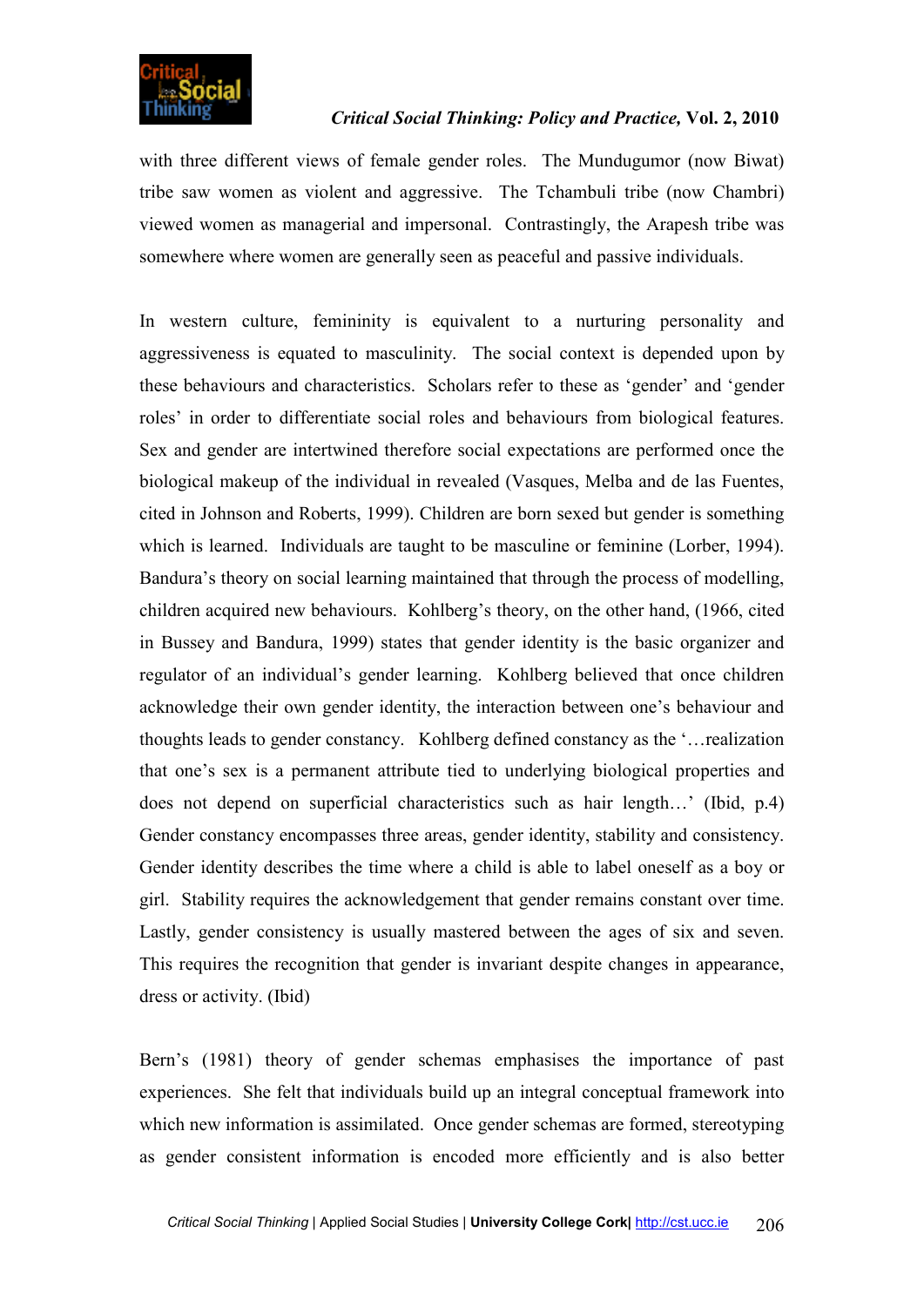

remembered. Encoding information into ones long-term memory can be achieved through rehearsal, organisation and elaboration. Rehearsal involves repetitively verbalising or thinking about info, i.e. singing the lyrics of Disney songs.

Organisation involves grouping linked information together in a meaningful way and elaboration requires the child to make associations between items to help recall them better. (Bousfield, 1953) An example of this would be a young girl noticing that all Disney Princesses look a certain way, act a certain way and all get married. This is then stored in their long term memory through repeatedly watching the Disney movies and/or singing the Disney songs.

Socio-cultural regulations relate to female gender roles and sexuality more often than to those of males. Objectified conceptions of female gender and sexuality in society and how these notions are socially constructed can be illuminated in popular culture. (Butler, 1990; Davies, 2003; Faludi, 1991; Ussher, 1989; Wine, 1985, cited in Lee, 2008) Stereotypes of women, in the overarching patriarchal narrative, determine the female character's roles in Disney films instead of being determined by the character's own intentions. (Bell et al., 1995; Giroux, 1995, 1997, 1999; Kasturi, 2002; Lieberman, 1972; O' Brien, 1995, cited in Lee, 2008) The Disney Princesses are generally depicted as victims who are weak and passive. (Bell et al, 1995; Giroux, 1995, 1997; O'Brien, 1995; Warner, 1992; Zipes, 1995, cited in Lee, 2008)

The Disney Princess franchise brings together eight heroines from Walt Disney Pictures animated film classics; Snow White, Jasmine from Aladdin, Belle from Beauty and the Beast, Pocahontas, Mulan, Cinderella, Ariel from The Little Mermaid and Aurora from Sleeping Beauty. The creation of this brand

amplifies the discourse of emphasized femininity by bringing together the eight heroines, homogenizing them by highlighting their common beauty ideal and washing out their slight variations in personality and power to control their own destinies. (Wohlwend, 2009:66)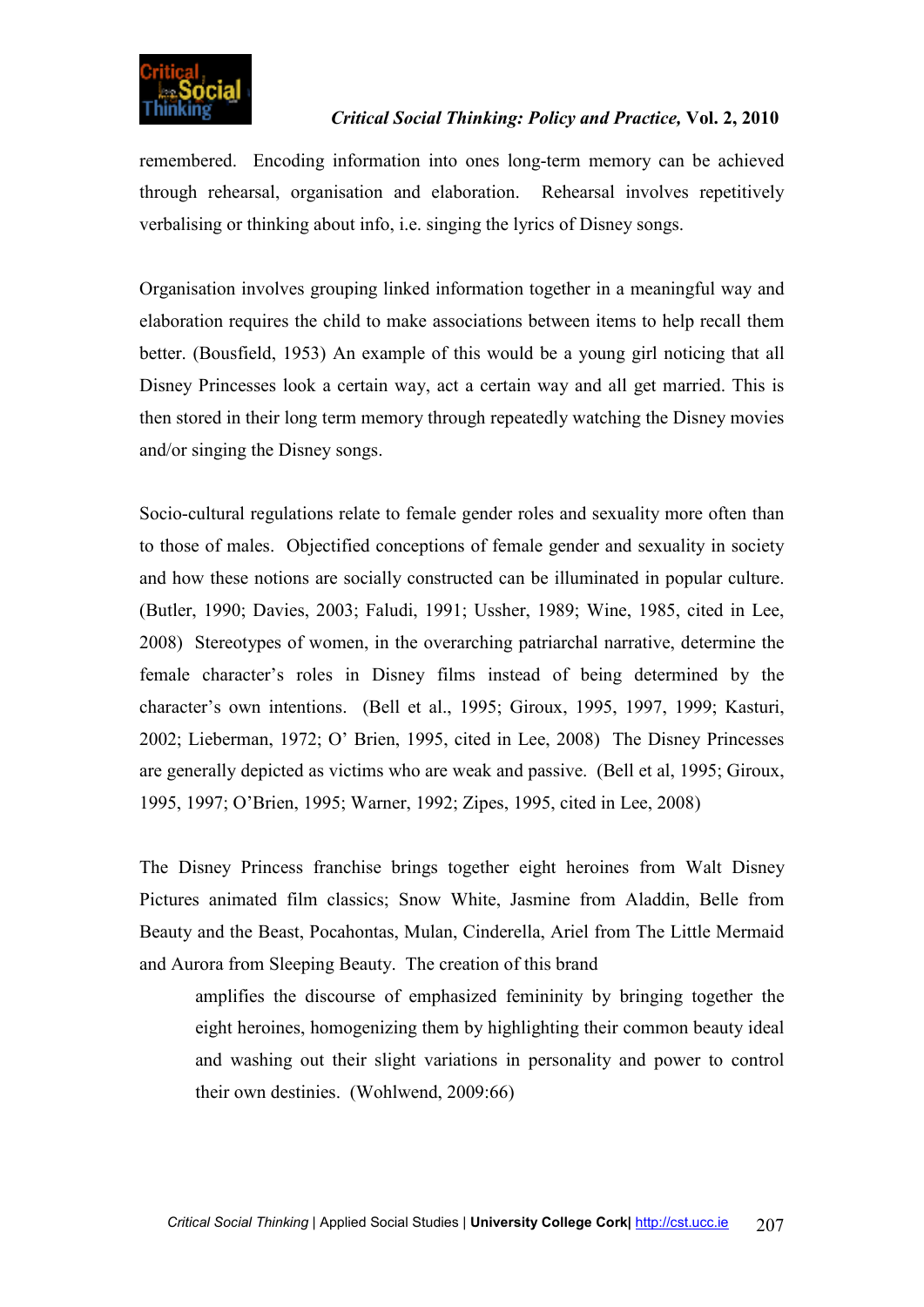

The franchise produced four billion dollars in global retail sales for Disney in 2007, making it the most successful property ever for Disney toys. (Disney Consumer Products, 2007, cited in Wohlwend, 2009)

Childhood cultures encompass intertwined narratives that cross, TV, toys, clothes and pencil cases. Teachers find themselves having to compete with global narratives, which leave their cultural and linguistic messages losing relevance and power. (New London Group, 1996, cited in Wohlwend, 2009) The Disney franchise covers a dazzling array of products including animated films, toys, clothing, make-up and even Cinderella cleaning supplies (Iger, 2006; Noon, 2005, cited in Wohlwend, 2009) for young housewives-to-be. Disney products include definite themes and values which are, at times, biased and unwholesome. (Wasko, 2001) When discussing the design of girl's clothing Holden (2003) made an interesting point. While boy's clothes are designed for action, girl's are 'dressed to impress'. Holden also makes the point that girl's clothing is traditionally designed to constrain females. This is especially true of the Disney Princess clothing line. With the brand's tiaras, plastic slippers and ball gowns, the Disney Princess is hardly equipped for adventure. 'It's hard to climb in a skirt' (Holdren,2003)

Baring in mind that the target market for this brand is girls aged 3-5 years, (Wohlwend, 2009) it is important to note that infants have been shown to form categories of 'male and female' during their first year of life. (Leinbach & Fagot, 1993, cited in Eichstedt et al., 2002) Haugh et al. (1980, cited in Cowan and Hoffman, 1986) found that children as young as three years old significantly stereotyped an infant labelled boy or girl on trait attributions. Research was undertaken by Wenraub et al. (1984, cited in Cowan and Hoffman, 1986) on sex role acquisition. It found that the majority of the 26-month-old children studied were able to demonstrate verbal gender labelling of pictures of males and females. Verbal and non-verbal gender identity was observed in the majority by 2 years and 7 months of age. A study embarked upon by Williams et al (1975, cited in Martin and Halverson, 1981) showed that it is only around ten or eleven years of age that children are aware of the more subtle personality traits associated with each sex.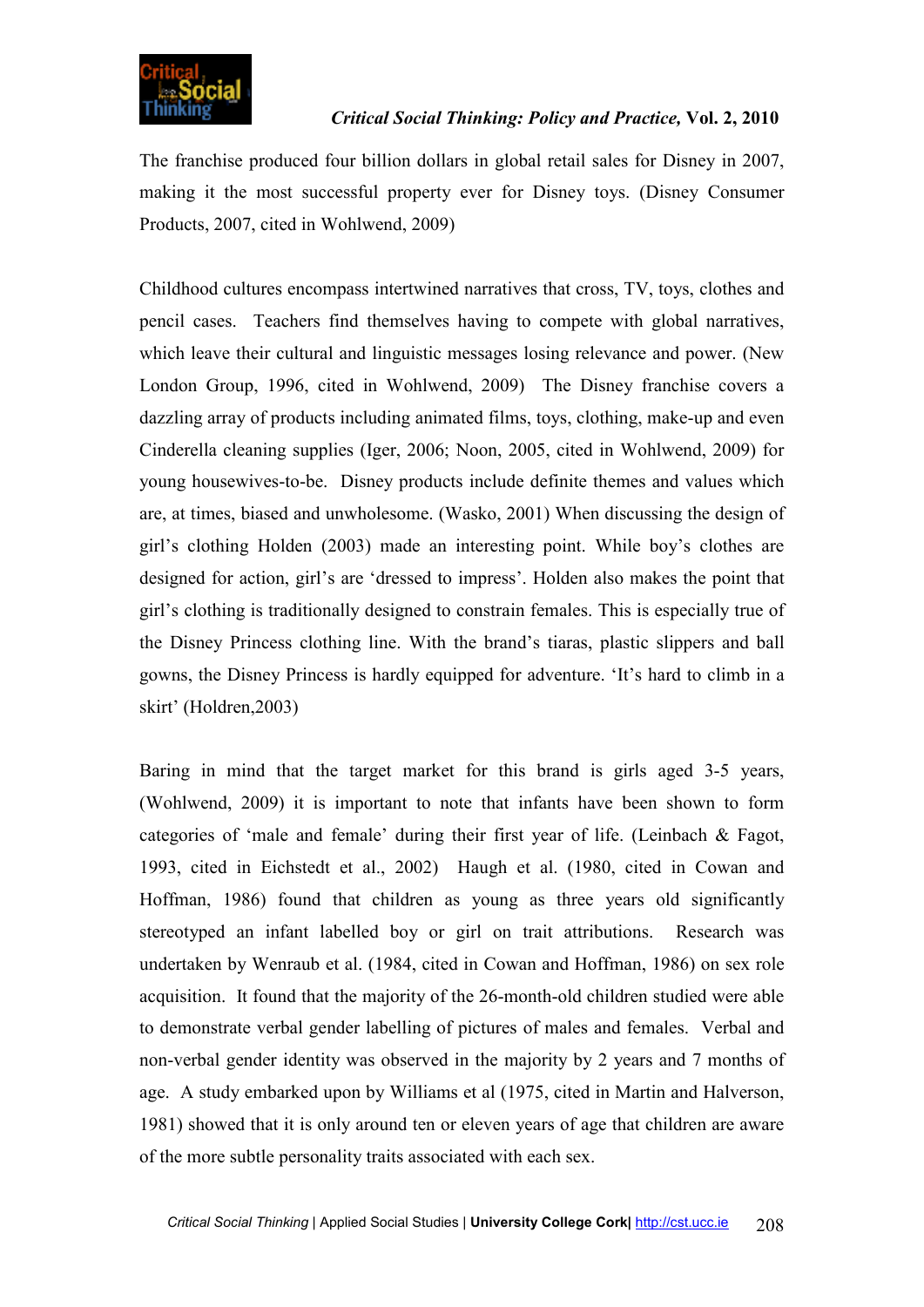

The target market's age is a time when the distinction between reality and fantasy is blurry. Fowler and McCormick felt the introduction of fairy tales at this age leads children to accept the stereotypical roles which are assigned to their gender. (cited in O'Brien, 1996, cited in Tonn, 2008) Piagetian theory (1929, 1930, cited in Sharon and Woolley, 2004) states that children have difficulty in observing the boundary between reality and fantasy. This is backed up by research which presents high levels of belief in fantastical entities such as Santa Claus and the Easter Bunny which to adults appear unequivocally unrealistic. (Clark, 1995; Pretentice, Manosevitz and Hubbs, 1978; Rosengren, Kalish, Hickling and Gelman, 1994, cited in Sharon and Woolley, 2004)

Between the ages of three and ten years, children gradually become more accurate in distinguishing fantasy from reality on television. However, some younger children believe that everything on television is real. A study done in this area showed that three-year-olds ran to get a paper towel to clean up an egg which was shown breaking on the television. (Morrison and Gardner, 1978) Another piece of research found that the majority of four-year-olds studied believed Big Bird and Bugs Bunny were real. (Howard, 1998,) However, I could find no research regarding Disney in this area. As a result, I would like to include questions in my research which would investigate the children's perception of reality in the Disney Princess movies.

In order to research this topic, it is important not only to look at the impact which Disney films can have but to examine the influence of television viewing as a whole. From the preschool years, television observation among children is high. (Wright and Huston, 1983, cited in Bussey and Bandura, 1999) It has been approximated that children born in the early 70's will have spent more time watching television than in any other single activity other then sleep by the age of eighteen. (cited in Liebert, Neale and Davidson, 1973, cited in Tonn, 2008) Stereotyped gender role modelling is portrayed to a vast audience with diverse backgrounds through the media. Those with higher rates of television watching have been shown to display stronger stereotypical views then those with lower levels. (McGhee and Frueh, 1980, cited in Bussey and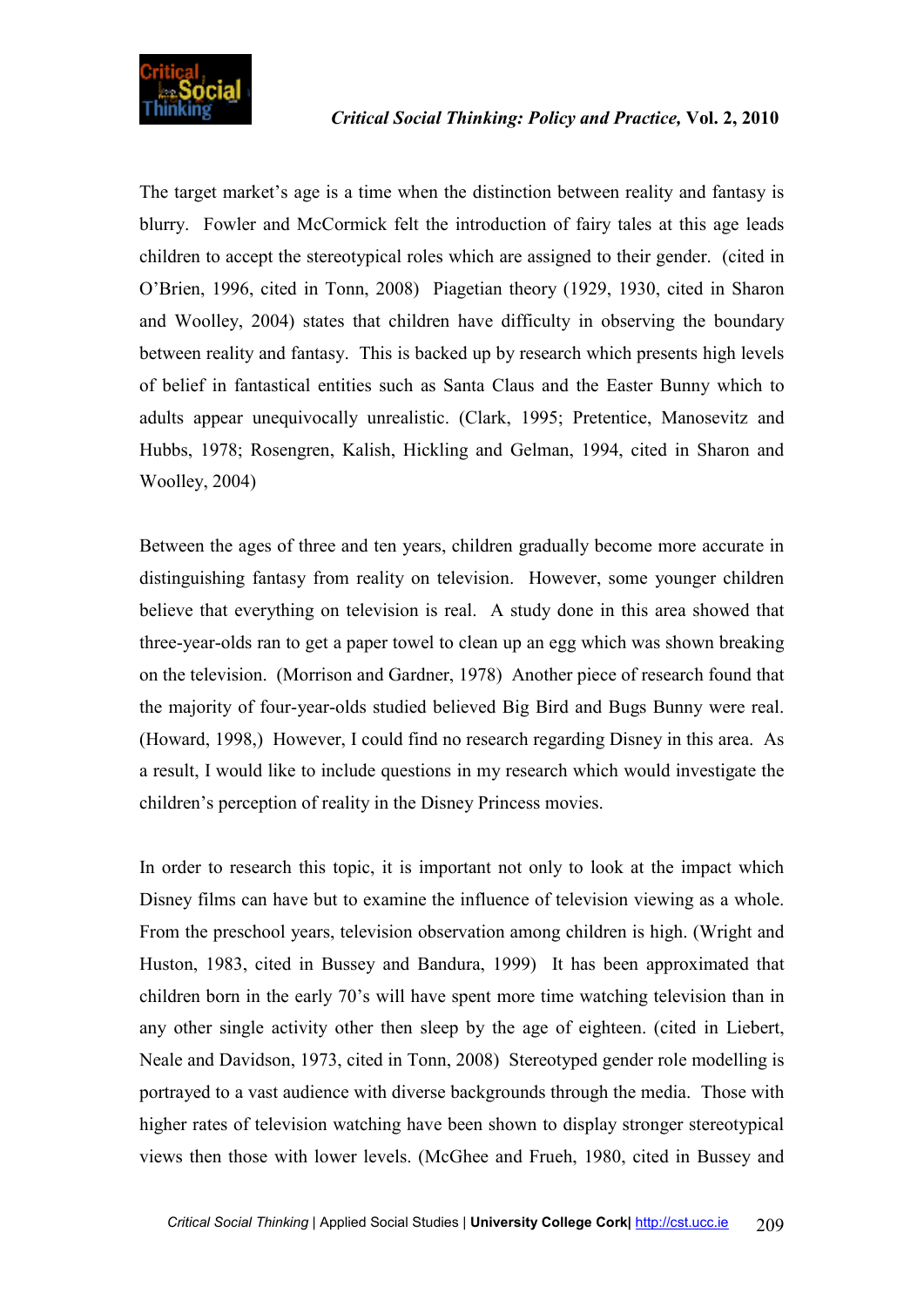![](_page_5_Picture_0.jpeg)

Bandura, 1999) Young children tend to believe that television provides an accurate picture of the real world. This theory has been supported by a study done by Lyle and Hoffman which found that a large proportion of the children studied believed that television characters were like real people most of the time. (Liebert et al., 1973, cited in Tonn, 2008) Salomon (cited in Manley-Casmir and Luke, cited in Tonn, 2008) wrote that if children were not in possession of a realistic schema about gender, television representations will be used to form their schema. He also warned that while their schema is adaptable, it may not assimilate new information which conflicts with their existing schema.

Television programs can be viewed as instructions. Like a pupil, the child learns from the content of the television (Liebert et al. 1973,cited in Tonn, 2008) and emulates the behaviour of the character with whom she identifies with, for example, a Disney Princess. Social learning theory cites imitation of models as the most important element in gender role learning. (Papalia, Gross and Feldman, 2003, cited in Tonn, 2008) Since social modelling appears to have such a powerful influence on a child's gender role stereotyping, it seems appropriate to examine media whose target market are at the age where gender stereotyping first becomes apparent. Media based influences are important in a child's understanding of normative social roles and structure. Cartoons need to be understood as vessels for '...serious and legitimate socially sustained messages.' (Silverman, 2009:3)

In order to discuss socialisation, it is important to look at the qualities presented as feminine in Disney movies and explore what messages are being portrayed to children. Domesticity is a definite goal for early Disney's heroines. Snow White house-trains the dwarves. She is depicted as the perfect housewife. She sings and animals love her. She cooks and cleans the house for the seven male dwarves while they are out working hard all day. Belle too, is offered a domesticated role as a wife by both Gaston and the Beast. (Byrne and McQuillan, 2000, cited in Sumera, 2009) In discussing the recurring theme of the domestication of Disney women, Zipes (1995, cited in Sumera, 2009:42) describes Disney heroines as '…helpless ornaments in need of protection, and when it comes to the action of the film, they are omitted'.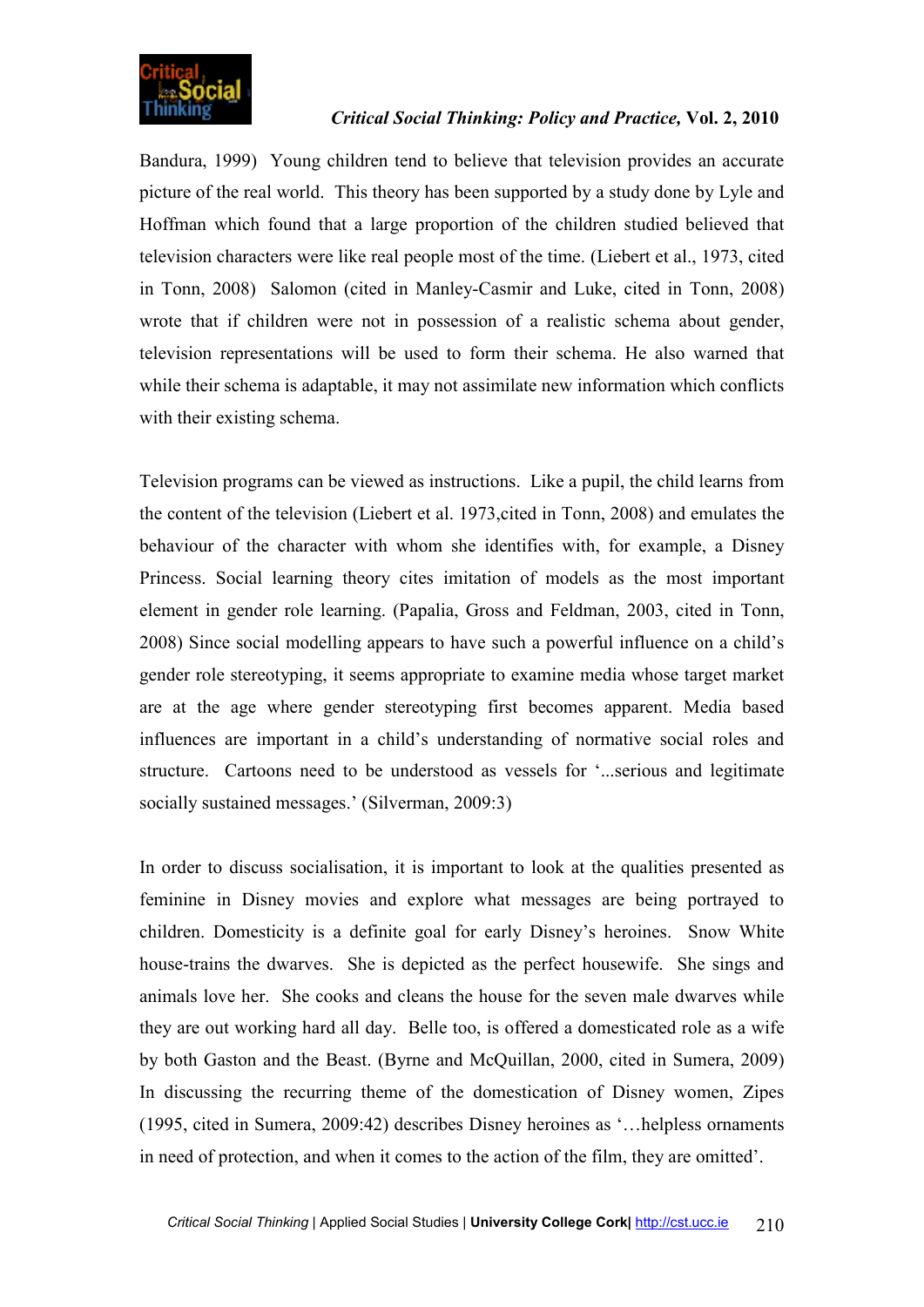![](_page_6_Picture_0.jpeg)

A similar theme is portrayed in The Little Mermaid. In trade for her voice, Ursula gives Ariel a set of legs so that she can meet her love interest Eric. Ariel is literally silenced by her desperate need for male approval. ''Shut up and be beautiful', the movie seems to tell young girls.' (Maio, 1998) Likewise, at the beginning of Beauty and the Beast, Belle is seen with a book in her hand. She encounters the baker and tries to tell him about the book she is reading but she is ignored. From this point, we understand that the townspeople think of Belle as an outsider. The quality of being well read is seen as unnatural. This adds to the subtext that feminist notions are deviant to the patriarchal society. Even Belles beauty distances her from the people, since she doesn't use it to get herself a husband and settle down. Maio (1998) describes the portrayal of passive domestic women as 'prototypical Disney'. Young women are depicted as '…natural-born happy homemakers who lie in a state of suspended animation until a man gives them a life.' (Ibid) The Disney heroines mask independence as rebellious desires to flee their gendered constraints. This is later negated when the Princesses are shown to revert back to a patriarchy through marriage. (Sumera, 2009) Examples of this are seen in Beauty and the Beast and The Little Mermaid where both Disney Princesses at first seek adventure but later give this up for marriage.

Some hope to a more equal portrayal of gender roles was brought about by the release of Disney's animated version of Pocahontas. Pocahontas was hailed as a new active version of the Disney Princess, an adventurous woman who stands up for her beliefs. (Gabriel, 1995; Henke et al., 1996; James, 1995 and Riemenschneider, 1995, cited in Dundes, 2001) She continues to stand out as one of the few female protagonists whose story does not end in matrimony. However, while Pocahontas does indeed fulfil her dreams of adventure, she forgoes further adventure in England with her love interest by staying home. Unlike the real Pocahontas who became an ambassador for her tribe, the Disney Princess adopts the gender stereotyped role of the woman as chief nurturer for her community. One author argues that a hidden message of the self-sacrifice of motherhood undertones the end of the film (Dundes, 2001).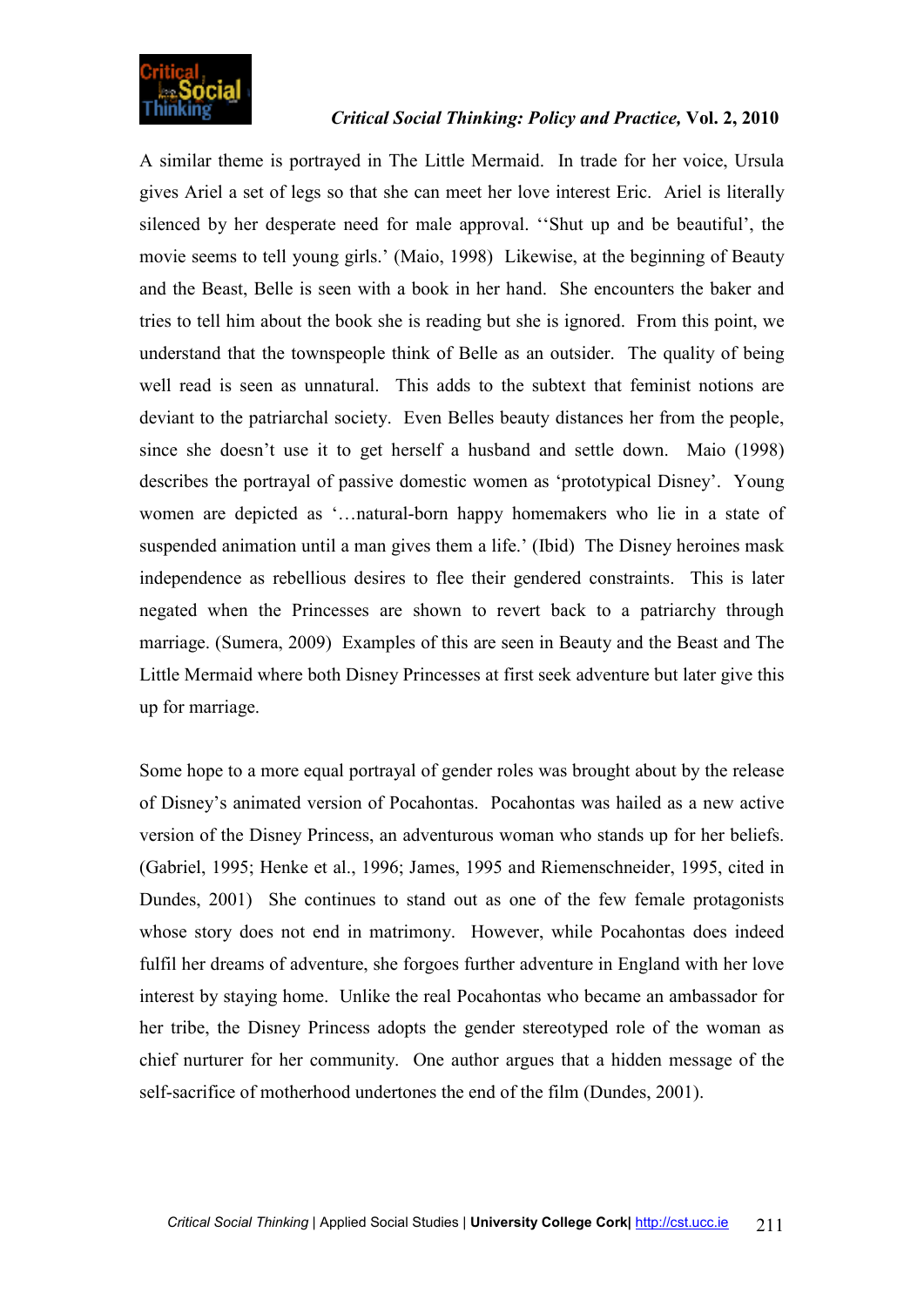![](_page_7_Picture_0.jpeg)

Pocahontas sacrifices her ambition and needs, for the welfare of others. (Henke et al., 1996, cited in Dundes, 2001) Promoting nurturance as a woman's primary goal can lead to dependence on others for approval and self-esteem. One has to wonder about Pocahontas's sense of accomplishment and happiness in the future and whether she is a suitable role model for young girls in this sense. (Dundes, 2001)

The lyrics in Disney film's can also effect children's perceptions of gender roles. Haugh et al. (1980, cited in Cowan and Hoffman, 1986) noted a correlation between verbal associative concept learning and early associative stereotype learning. Their research found that children as young as three significantly stereotyped an infant labelled boy or girl on trait attributions. Rinsland (1945, cited in Cowan and Hoffman, 1986) wrote that 'people' words are among the first learned by children for example (boy, girl, man, lady, men and women.) Work such as this suggests that genderized labels may play a stronger role in the child's early verbal environment than most other categories. Therefore, may provide a readily available basis for early gender stereotyping. (Cowan and Hoffman, 1986)

When examining the verbal environment through the Disney Princess model, it is important to look at the lyrics being repeatedly exposed to children through the films, pre-recorded audio dolls, music jewellery boxes and the Disney Princess CDs. This excerpt from the film 'Snow White' illustrates the stereotypical view of the Disney Princess as a passive being waiting for a man to transform her circumstances for her. 'Someday my prince will come…how thrilling that will be/when the prince of my dreams comes to me…someday when my dreams come true.' (Silverman, 2009) This gives the impression that finding a husband is the Princess's biggest dream.

Although it is important to look at the shared qualities of the princesses, it is also interesting to look at the characteristics of the villainesses in Disney. These characters seem to encompass all the qualities which women are taught not to possess. The villainesses in the Disney Princess films differ from their corresponding princesses in two main capacities – their active role in their own destinies and their overt sexualisation. Ursula's physical appearance contrasts significantly to Ariel's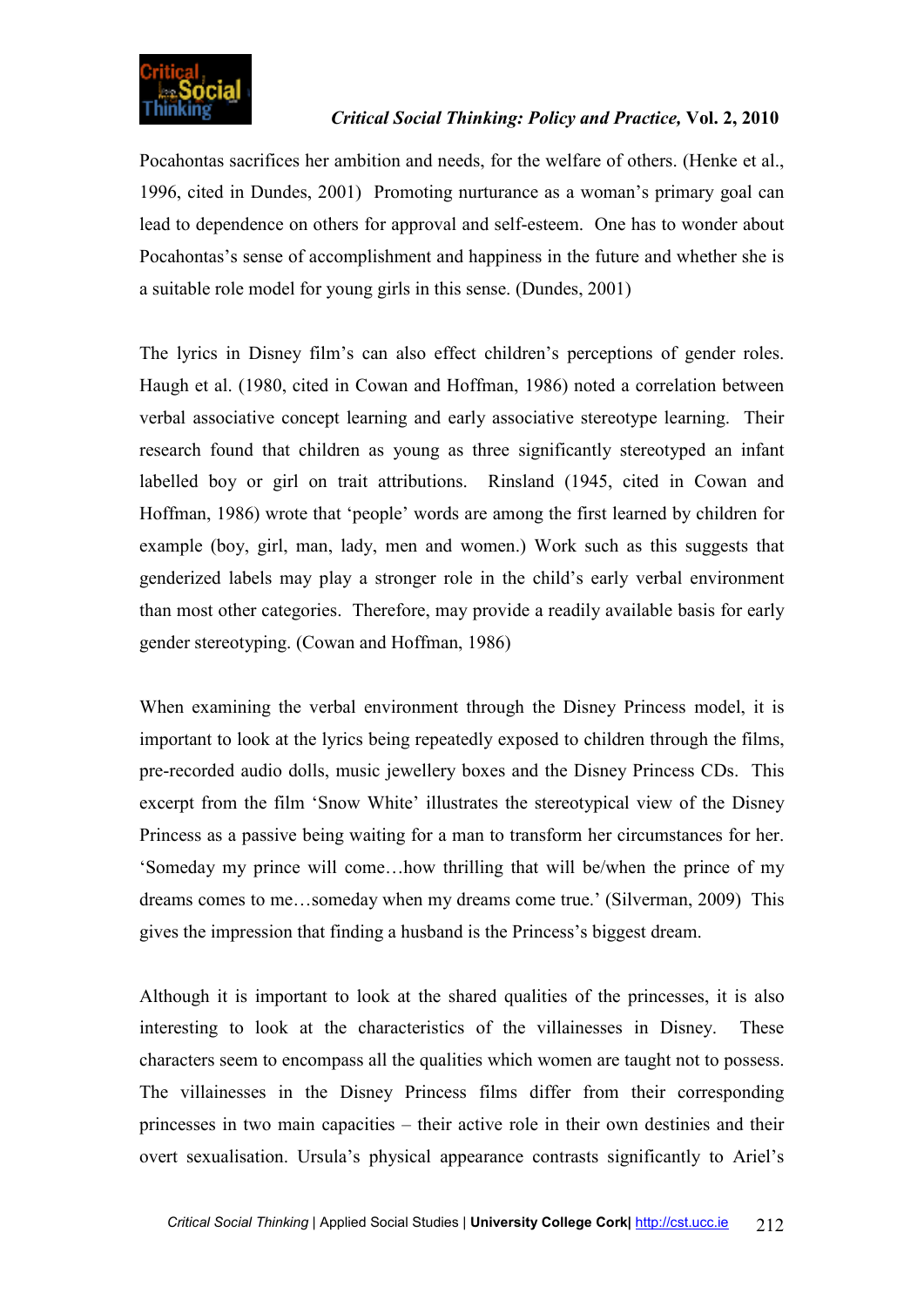![](_page_8_Picture_0.jpeg)

slender beauty. Unlike the villainesses under Walt Disney himself, this new villainess, under the Disney Team, is hypersexualized with a strapless black dress which emphasizes her enormous breasts and curves. This is furthered by constant shakes, shimmies and more than nineteen references to body language and glamour in winning men's affection. Ursula's ugly, overweight figure is never desired by men. However, when Ursula transforms into a quite petite character on land, she succeeds in diverting Eric's attention away from Ariel. (Silverman, 2009)

This message seems to tell children that slender, beautiful passive women are desired by men. An independent or sexual woman is comedic and will never succeed. (Silverman, 2009) This message is echoed in Cinderella where the evil step-sisters throw themselves at men and actively pursue marrying the prince. This is demonstrated in their excessive planning of outfits for the ball and their aggressive (a masculine trait) behaviour with the princes servants when trying on the glass slipper. These women are depicted as vain, unladylike and selfish and do not succeed in marrying into royalty. On the contrary, Cinderella's demure femininity wins her the prince's affection even though she never actively pursues his love. (Silverman, 2009)

According to the Disney Princess Brand, beauty equals femaleness. In Cinderella, we immediately notice that Cinderella is different to her step-sisters in terms of beauty. The differences which become apparent include '…grace, beauty, charm, cooking, and cleaning…' There is a clear message to young girls that these are the qualities a woman needs to possess in order to get married and therefore lives a happy and fulfilled life (O'Brien, cited in Tonn, 1998). By homogenizing the princesses' beauty ideals, one begins to wonder on what affect this may have on children's body image. All the princesses share certain characteristics, one of these being a perfect figure.

Beauty and the Beast portrays a disturbing message to children about the Beast's situation. Although the beast isn't actually violent with Belle, it always seems a possibility. (Maoi, 1998) She lives in fear of this man, who emotionally abuses her and locks her into her room. Disney's version of the old fable implies that women are responsible for controlling male anger and violence. (Ibid) It would be the people's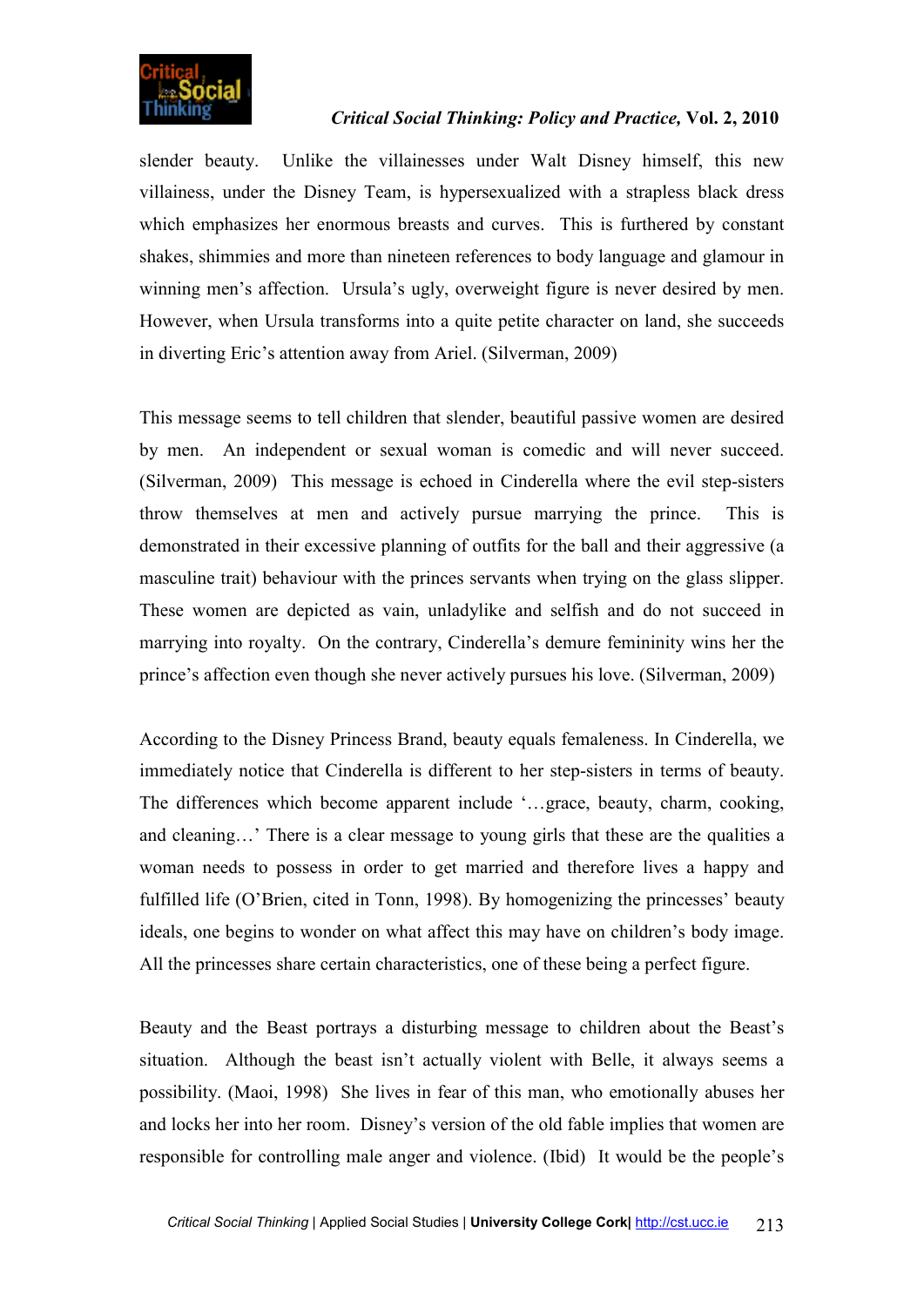![](_page_9_Picture_0.jpeg)

fault (especially the women) if the beast had not changed. It is seen as Belle's duty to turn the beast into a loving man. (Jeffords, 1995, cited in Silverman, 2009) Beauty and the Beast teaches children that if a woman is 'pretty and sweet enough' she can end the abuse (Maoi, 1998). Given the high rates of domestic violence in the Ireland, this message is frightening. Belle teaches children that it is acceptable for men to abuse women. Children may begin to think that if abuse is tolerated and met with love, the male can be transformed into a loving partner (Towbin et al., cited in Silverman, 2009).

This essay is an explored some of the messages portrayed to children through the Disney Princess franchise about gender roles. Gender socialisation processes was discussed in relation to the Disney Princess brand. This was achieved by looking at the reductionist model of female roles in the Disney Princess franchise. The feminine values which Disney portray were explored in relation to the feminine qualities of the Disney Princess, hidden messages behind the Disney lyrics, the sexualisation of the Disney villainesses and concealed messages about abuse of women in Disney. The theories behind gender learning were also put forward.

Finally, having looked at these points, I do not believe that the Disney Princess is a good role-model for young girls. These heroines are portrayed as passive 'damsels in distress' whose only goal is to find a man. In my opinion, a Disney female role-model could be conceptualised in promoting better gender roles in numerous ways. For example, why not show a female who is ambitious and successful in her career? Do loving relationships always have to be male-female? Why not portray a woman who works and a male who cares for the family? Or a happily ever after which doesn't end in marriage or pictures of motherhood? What about a woman who stands up for her rights, who challenges gender stereotypes or racial stereotypes? It appears that popular culture needs to be critiqued and analyzed jointly by teachers and young children. Children need to be provided with appropriate knowledge and information around issues of gender. This will allow them to develop their abilities to critically analyse social issues presented to them through popular culture, such as the Disney Princess model (Lee, 2008).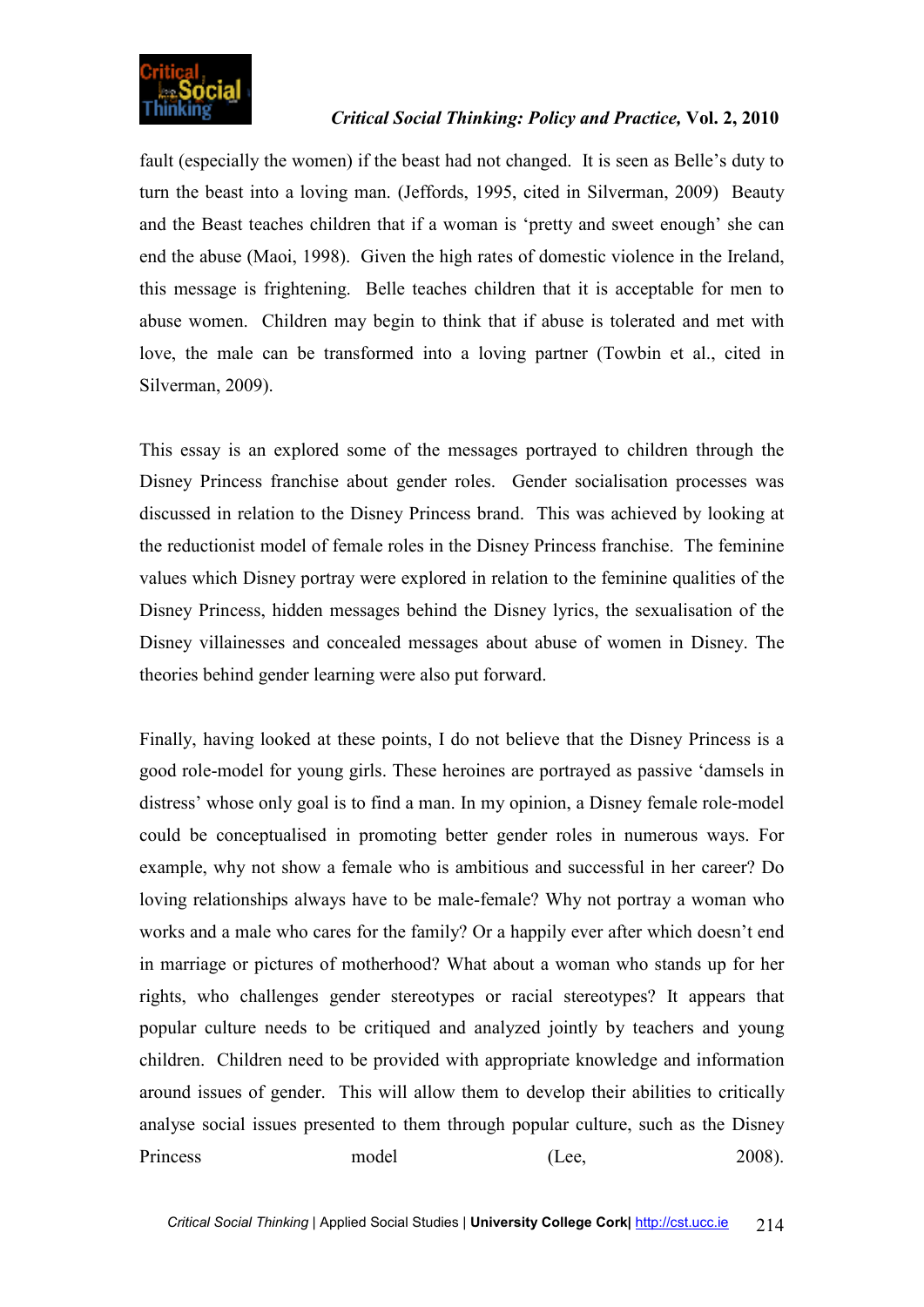![](_page_10_Picture_0.jpeg)

#### **Bibliography**

- Bem, S.L. (1981) 'Gender Schema Theory: A Cognitive Account of Sex Typing,' *Psychological Review* 88(4), 354-64.
- Bousfield, W. A. (1953). The occurrence of clustering in the recall of randomly arranged associates. *Journal of General Psychology*, 49, 229-240.
- Burr, V. (1998). *Gender and Social Psychology*. London: Routledge.
- Bussey, K. and Bandura, A. (1999). Social cognitive theory of gender development and differentiation. *Psychological Review*. 106, 676-713.
- Cowan, G. And Hoffman, C.D. (1986). Gender stereotyping in young children: Evidence to support a concept-learning approach. *Sex Roles*. 14, 211-224.
- Dundes, L. (2001). Disney's modern heroine Pocahontas: Revealing age-old gender stereotypes and role discontinuity under a facade of liberation. *The Social Science Journal.* 38(3), 353-365.
- Eichstedt, J.A., Serbin, L.A., Poulin-Dubois, D. and Sen, M. G. (2002). Of bears and men: Infants' knowledge of conventional and metaphorical gender stereotypes. *Infant Behaviour and Development.* 25, 296-310.
- Holden, L. (2003) *Would you give your son a Barbie?* The Irish Times.
- Howard, S. (1998). Unbalanced minds? : Children thinking about television. In: S. Howard (Ed.), *Wired-up: young people and the electronic media*. London: U.C.L. Press. pp. 57-76
- Johnson N., G. and Roberts M.C. (Eds.) (1999). *Beyond Appearance: A New Look at Adolescent Girls.* Washington, DC: American Psychological Association.
- Lee, L. (2008). Understanding gender through Disney's marriages: A study of young Korean immigrant girls. *Early Childhood Education Journal.* 36, 11-18.
- Lindon, J. (2005). *Understanding Child Development- Linking theory and practice.* London: Hodder Arnold.
- Lorber, J. (1994) *'Night to his Day' The social construction of gender.* Available at http://blackboard.ucc.ie/webapps/portal/frameset.jsp?tab\_id=\_2\_1&url=%2Fwebap ps%2Fblackboard%2Fexecute%2Flauncher%3Ftype%3DCourse%26id%3D\_30190 \_1%26url%3D. Accessed on 1-3-2010.